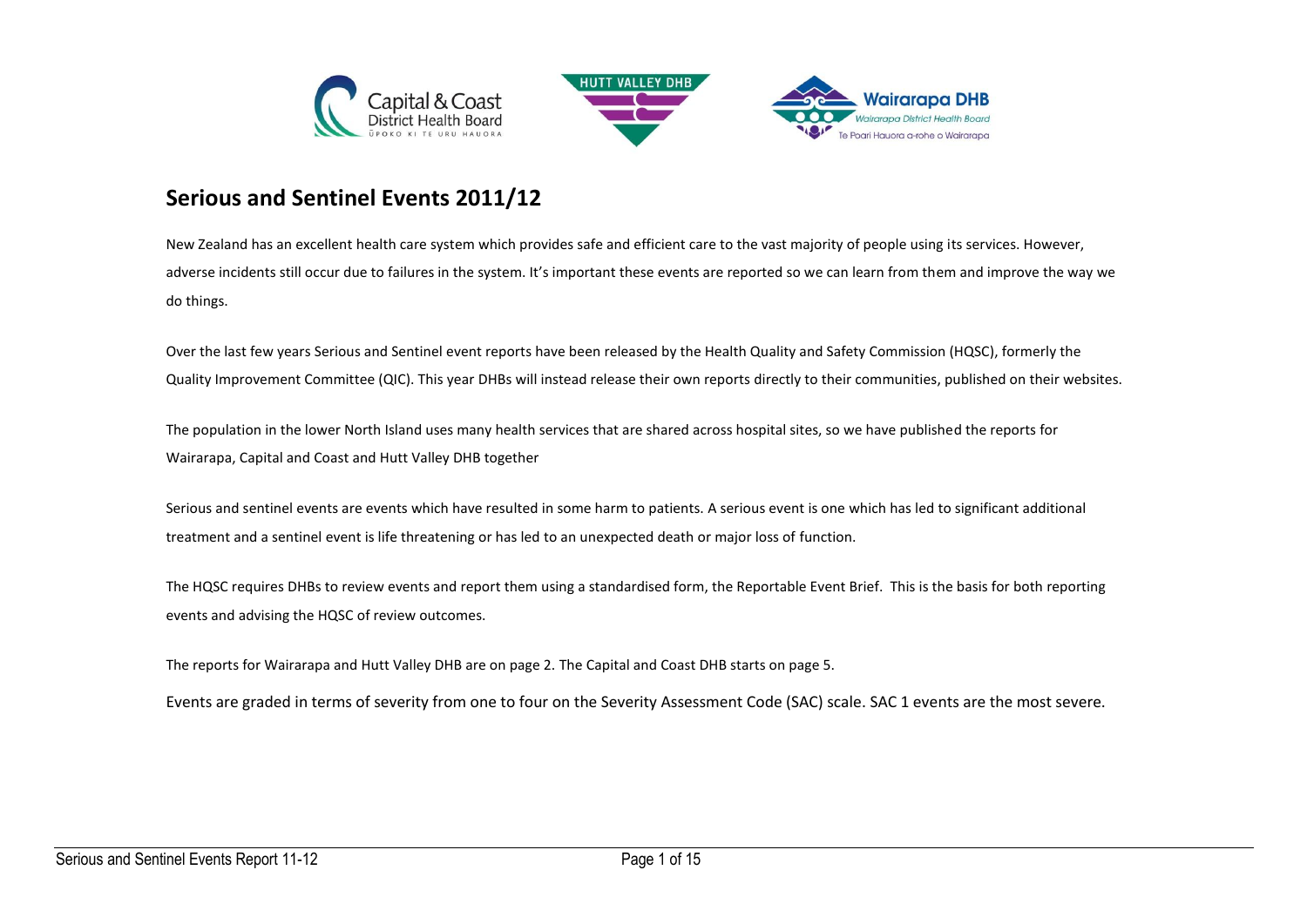# **Wairarapa District Health Board**

The table below outlines events Wairarapa DHB have reported to the Commission over the last year. The graph shows the reporting trend for Wairarapa DHB. This equates to 3 inpatient events for every 8,530 discharges and 1 community event per 37,224 community contacts for the 2011/12 period.

| Event<br>Category | <b>Died</b> | <b>SAC</b> | Event summary                                                                                                                      |
|-------------------|-------------|------------|------------------------------------------------------------------------------------------------------------------------------------|
| 5                 | γ           |            | Over the counter medication left with patient contrary to care plan. Patient<br>took unintentional overdose and subsequently died. |
| 5                 | γ           |            | Incorrect thrombolytic medication prescribed and administered. Patient<br>subsequently died.                                       |
| 4 d               | γ           | 2          | Patient died during operation as a consequence of a pulmonary embolus (clot<br>in lung).                                           |
| 1                 | N           | 2          | CT scan performed on wrong patient.                                                                                                |



## **Hutt Valley District Health Board**

The following is a summary of the Serious and Sentinel events that occurred between 1 July 2011 and 30 June 2012 at Hutt Valley DHB. There are 10 events, which have been reviewed, reported and are categorised as follows:

| Date of Event    | <b>Description of Event</b>                | <b>Review Findings</b>               | <b>Recommendations/Actions</b>                                                    |
|------------------|--------------------------------------------|--------------------------------------|-----------------------------------------------------------------------------------|
|                  |                                            |                                      |                                                                                   |
| <b>July 2011</b> | Patient fall resulting in fracture to nose | Patient fainted when standing up for | Review completed. Recommendation that nurse stays with patient whilst undergoing  |
|                  |                                            | chest x-ray.                         | radiology procedure                                                               |
|                  |                                            |                                      |                                                                                   |
| September        | Patient fall resulting in fracture to      | Patient fell whilst moving from      | Review completed. Patient assessed as high falls risk and monitored closely.      |
| 2011             | pelvis                                     | commode to bed unassisted.           | Patient managed conservatively and discharged home within 48 hours                |
|                  |                                            |                                      |                                                                                   |
| September        | Patient acquired pressure ulcer during     | Patient immobile longer than         | Review completed and causative factors identified.                                |
| 2011             | hospital stay                              | expected following orthopaedic       |                                                                                   |
|                  |                                            | surgery.                             | Staff attended pressure ulcer study day to expand assessment knowledge and action |
|                  |                                            |                                      | plan when deviation from the norm.                                                |
|                  |                                            |                                      |                                                                                   |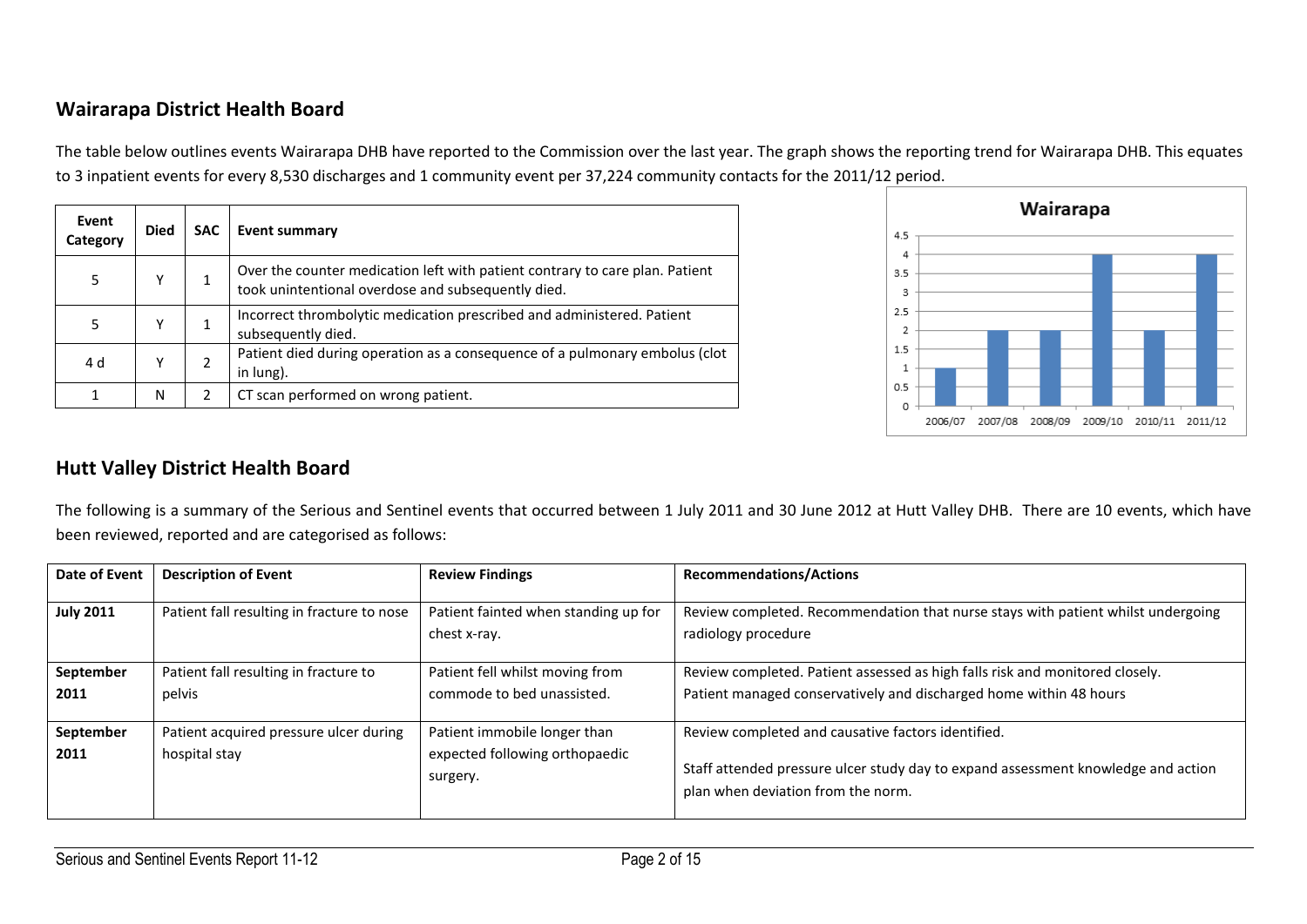| <b>Date of Event</b> | <b>Description of Event</b>                  | <b>Review Findings</b>                                                  | <b>Recommendations/Actions</b>                                                            |
|----------------------|----------------------------------------------|-------------------------------------------------------------------------|-------------------------------------------------------------------------------------------|
|                      |                                              |                                                                         | Patient discharged home with district nursing care - pressure ulcer resolved.             |
| October 2011         | Retained swab following surgery. Swab        | Correct swab procedure not                                              | Action plan developed and recommendations implemented and communicated to all             |
|                      | removed by GP two weeks later.               | followed.                                                               | staff.                                                                                    |
| October 2011         | Patient fall resulting in fracture to        | Patient fell whilst independently                                       | Review completed. Patient assessed as high falls risk and monitored closely. Falls        |
|                      | elbow.                                       | getting into bed                                                        | prevention strategies implemented.                                                        |
|                      |                                              |                                                                         | Fracture surgically repaired.                                                             |
| October 2011         | Patient had respiratory arrest following     | Complex patient with chronic pain                                       | PCA management reviewed                                                                   |
|                      | use of PCA (Patient Controlled<br>Analgesia) | issues                                                                  | Case study used for staff education                                                       |
|                      |                                              |                                                                         |                                                                                           |
| <b>November</b>      | Patient sustained pressure ulcer             | Patient independently mobilising -                                      | Day 1 and day 5 audit process reviewed:                                                   |
| 2011                 |                                              | no specific recommendations for                                         | 1. A sticker is now placed directly in the patient's progress notes on the day of audit.  |
|                      |                                              | specific pressure cares in patient care<br>plan, documentation sporadic | Where care shortfalls are apparent this highlights the care or process to be followed for |
|                      |                                              |                                                                         | the patient post audit. It has been amended to include a wound chart section. Care that   |
|                      |                                              | Pressure relieving mattress in situ                                     | is required is discussed with the allocated nurse.                                        |
|                      |                                              | Braden score re-assessment not                                          | 2. A document of care tasks or processes not completed determined by the patient          |
|                      |                                              | completed as per protocol                                               | documentation audit, is placed on a notice board in the central office. The Associate     |
|                      |                                              | Patient discharged to home with                                         | Clinical Nurse Manager and Coordinators on each of the following shifts are responsible   |
|                      |                                              | follow up from community nursing,                                       | for ensuring that any nursing care highlighted as not being completed is carried out.     |
|                      |                                              | ACC form completed                                                      | 3. The senior team review these summary sheets on a monthly basis. Delivery of            |
|                      |                                              |                                                                         | education based on the findings is carried out by the Clinical Nurse Educator. Patterns   |
|                      |                                              |                                                                         | are discussed with individual nurses. Feedback is also given at ward meetings.            |
|                      |                                              |                                                                         | 4. Day 5 audits continue every 5 days until discharge of patient.                         |
|                      |                                              |                                                                         | 5. All patients who have a risk of developing pressure areas are supplied an alternation  |
|                      |                                              |                                                                         | air pressure mattress.                                                                    |
|                      |                                              |                                                                         | 6. Care plans to be formalized                                                            |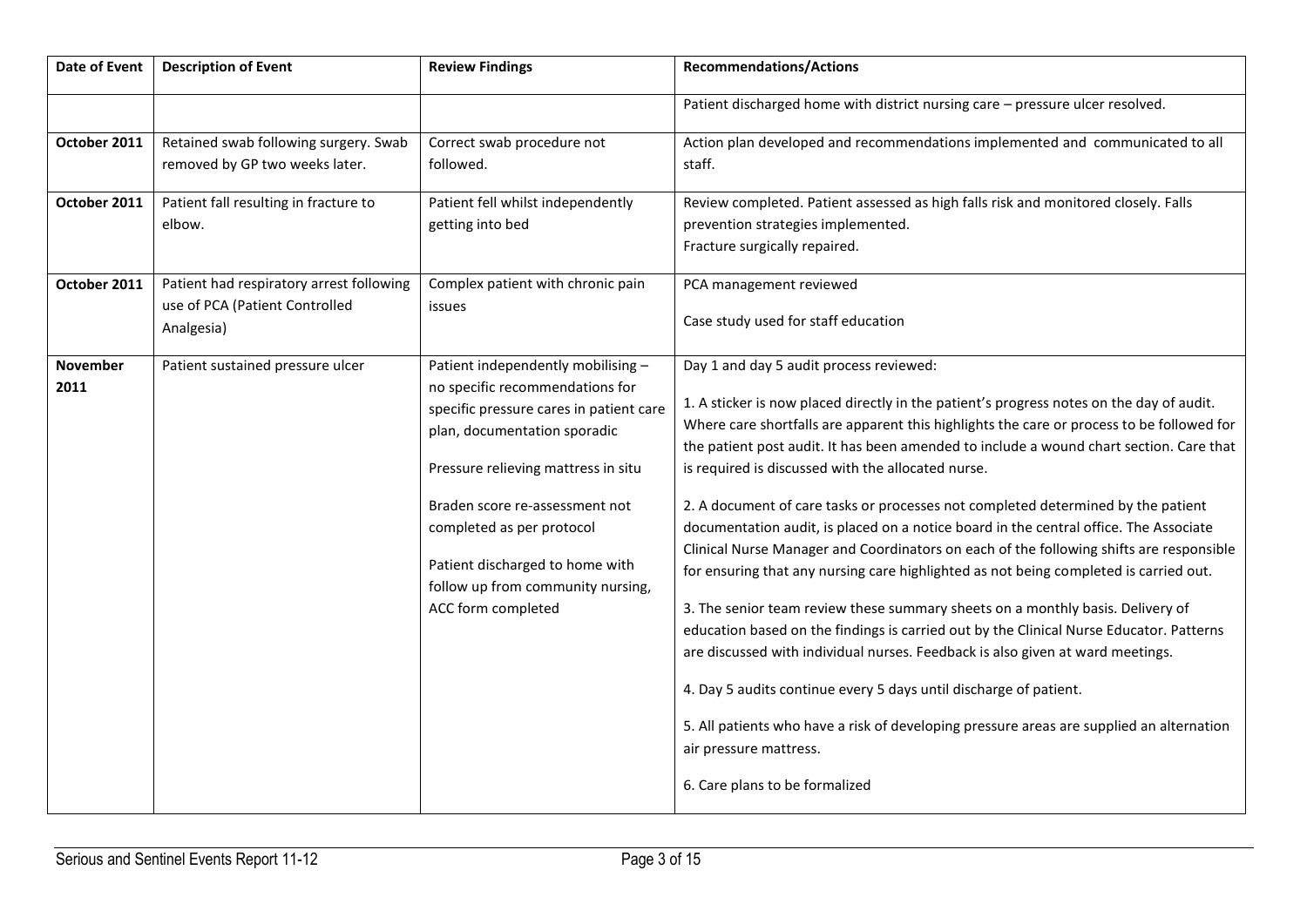| <b>Date of Event</b>    | <b>Description of Event</b>                         | <b>Review Findings</b>                                                                              | <b>Recommendations/Actions</b>                                                                                                                                                                                                                                                                                                                            |
|-------------------------|-----------------------------------------------------|-----------------------------------------------------------------------------------------------------|-----------------------------------------------------------------------------------------------------------------------------------------------------------------------------------------------------------------------------------------------------------------------------------------------------------------------------------------------------------|
| <b>November</b><br>2011 | Patient presented to ED, fracture not<br>identified | Fracture identified 10 days later and<br>reset in theatre                                           | Clinician to undertake communication and listening skills training.<br>Event discussed at staff education for learnings                                                                                                                                                                                                                                   |
| Mar 2012                | Patient fall resulting in fracture                  | Patient mobilizing independently -<br>fell in bathroom                                              | No identified cause for fall                                                                                                                                                                                                                                                                                                                              |
|                         |                                                     | Fracture treated conservatively and<br>patient discharged home                                      |                                                                                                                                                                                                                                                                                                                                                           |
| <b>April 2012</b>       | Patient fall resulting in fracture                  | Patient with multiple co-morbidities<br>sustained a fracture to hip<br>Fracture repaired surgically | All assessments of the patient during admission identified the patient as a falls risk.<br>All strategies in place to minimise the risk, including a high/low bed, red flag outside<br>the room, risk clearly identified on nursing handover sheets and 15 minute checks in<br>place when the family were not present.                                    |
|                         |                                                     |                                                                                                     | The hospital falls group are looking at these types of issues, where the patient is<br>identified as a risk and, despite strategies being put in place, the patient still falls.<br>There are plans to include "falls risk "sticky labels in the drug chart and observation<br>chart to further highlight to the medical teams the risks for the patient. |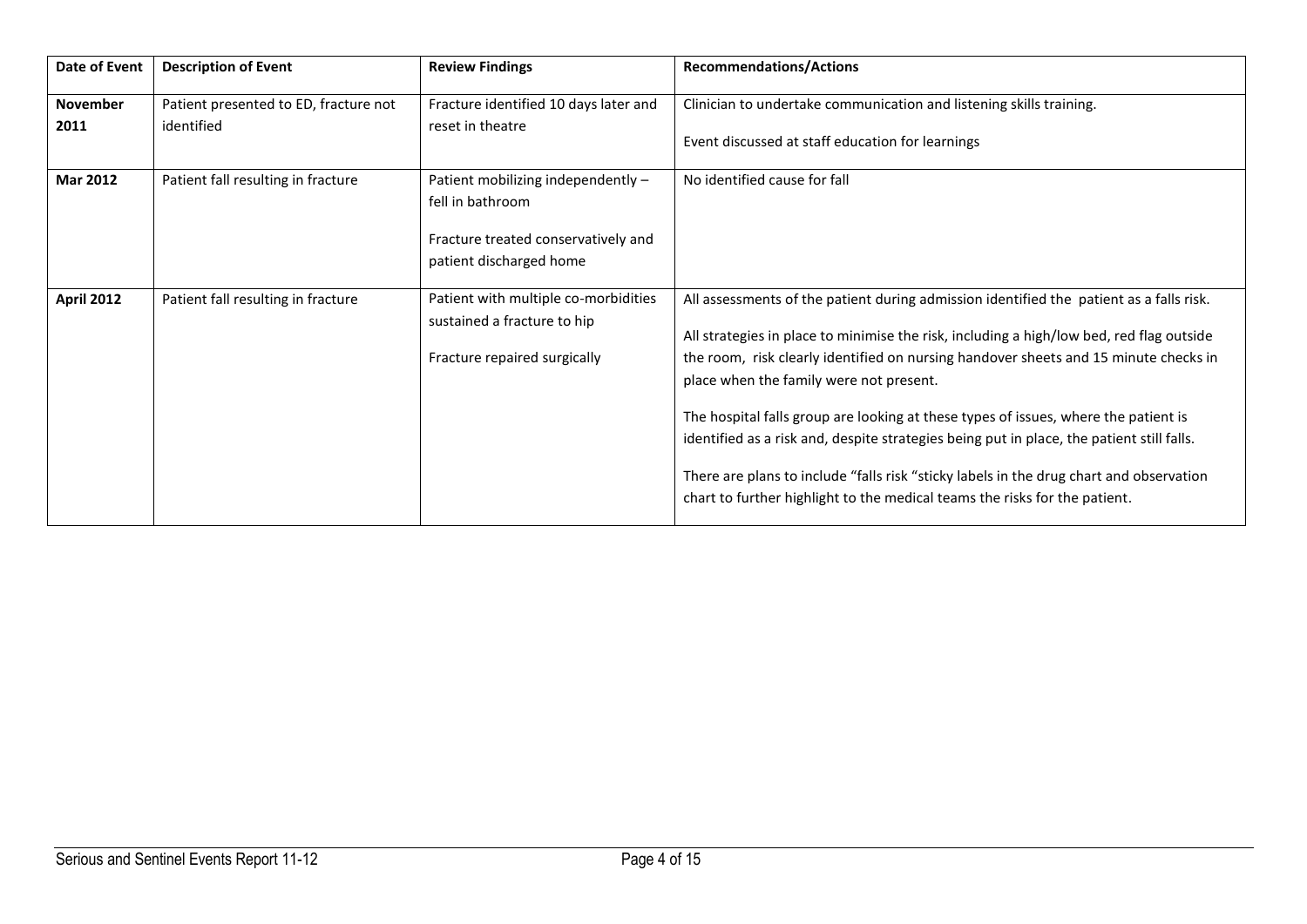# **Capital and Coast DHB**

Capital and Coast District Health Board (CCDHB) has reported 19 Serious and Sentinel events to the Health Quality and Safety Commission during the period 1 July 2011 to 30 June 2012.



### **Figure 1: CCDHB Serious and Sentinel Events reported by financial year period**



## **CCDHB Serious and Sentinel Events 11-12 by category**

The number of events reported is shown above the percentage

of overall events for each category.

## **Figure 2: Figure 3: Event categories**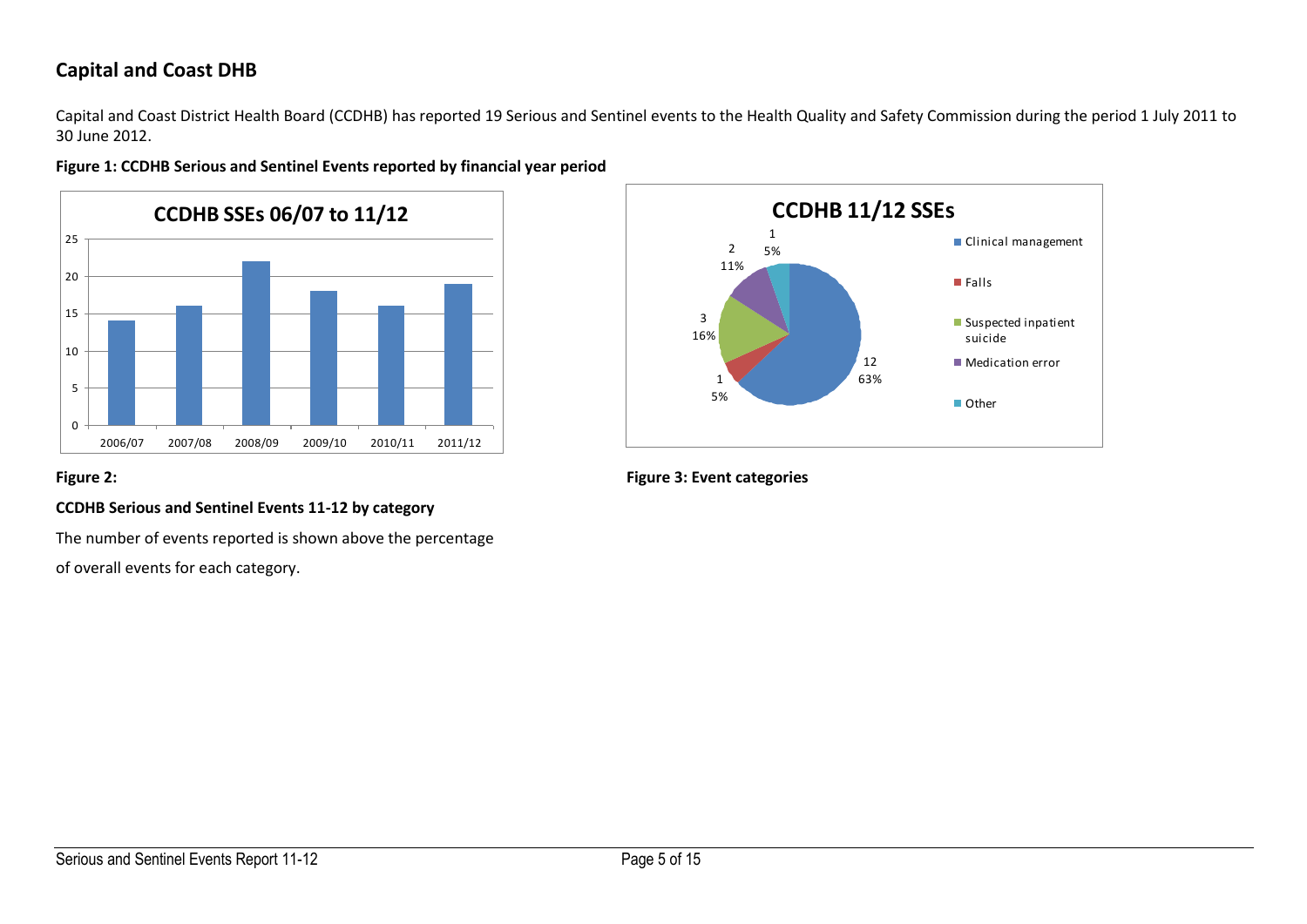## **Figure 3: CCDHB Serious and Sentinel Events involving falls reported by financial year period**

| <b>Event</b><br>Category             | Died?          | <b>SAC</b><br>Rating | <b>Event</b><br>summary                                                                                 | <b>REVIEW</b><br><b>Key findings</b>                                                                                                                                                                                                                                                                                                                             | <b>REVIEW</b><br><b>Recommendations</b>                                                                                                                                                                                                                                                                                                              | <b>REVIEW Recommendations progress i.e. action</b><br>plan                                                                                                                                                                                                                                                                                                                                                                                                                                                                                                                                                                                                                                                                                                                                            |
|--------------------------------------|----------------|----------------------|---------------------------------------------------------------------------------------------------------|------------------------------------------------------------------------------------------------------------------------------------------------------------------------------------------------------------------------------------------------------------------------------------------------------------------------------------------------------------------|------------------------------------------------------------------------------------------------------------------------------------------------------------------------------------------------------------------------------------------------------------------------------------------------------------------------------------------------------|-------------------------------------------------------------------------------------------------------------------------------------------------------------------------------------------------------------------------------------------------------------------------------------------------------------------------------------------------------------------------------------------------------------------------------------------------------------------------------------------------------------------------------------------------------------------------------------------------------------------------------------------------------------------------------------------------------------------------------------------------------------------------------------------------------|
| Suspected<br>suicide of<br>inpatient | Y              |                      | Suspected<br>suicide of<br>inpatient                                                                    | The review found:<br>-evidence of practice variance and mixed<br>understanding of expectations when<br>undertaking observations<br>-variable understanding and appreciation<br>by the inpatient team regarding client's<br>treatment goals and level of clinical risk<br>despite clear documentation of diagnosis,<br>risk and indications of treatment approach | Recommendations related to:<br>-review and clarification of nursing observations<br>policy to specify minimum levels of observation<br>and documentation and subsequent education<br>and inclusion in staff orientation<br>-development and implementation of single<br>care plan document to ensure treatment goals<br>and care planning are clear  | A formal apology was made to the family at the time of<br>the incident. Regular communication and meetings<br>have been held with the client's family and these<br>continue. A full copy of the review report has been<br>provided.<br>· Single acute inpatient 24 hour care planning document<br>has been developed and implemented<br>• Observation policy has been reviewed and updated<br>and is currently being piloted on the unit - staff education<br>completed.<br>• Wider review of clients transferring from adolescent<br>services to adult service and communication with non-<br>DHB clinical staff has been being formulated and<br>commenced<br>In addition the DHB has commissioned independent<br>review of inpatient suicide incidents, this independent<br>review is in progress. |
| Suspected<br>suicide of<br>inpatient | $\overline{Y}$ | $\mathbf 1$          | Suspected<br>suicide of<br>mental health<br>client while on<br>approved<br>leave from<br>inpatient unit | The review found:<br>-issues regarding documentation and<br>communication of both hard copy and<br>electronic information<br>-staffing patterns that contributed to the<br>inefficiencies in communication between<br>clinicians                                                                                                                                 | Recommendations related to:<br>-management of clinical information<br>-review of current policy and procedures in<br>relation to the report findings<br>-access to computer work stations<br>-increase in psychiatrist and psychologist<br>staffing establishment<br>-improvements in communication with and<br>provision of information to families | A formal apology was made to the family at the time of<br>the incident. Regular communication and meetings have<br>been held with the client's family and these continue. A<br>full copy of the review report has been provided. Further<br>information requested by the family has been provided.<br>• Workstation access has been addressed.<br>• Policies and procedures all reviewed and updated.<br>• Reconfiguration of Psychiatrist and Psychologist<br>staffing establishment completed.<br>• Work continuing in improving communication and<br>information provision to families.<br>In addition the DHB has commissioned independent<br>review of inpatient suicide incidents, this independent<br>review is in progress.                                                                   |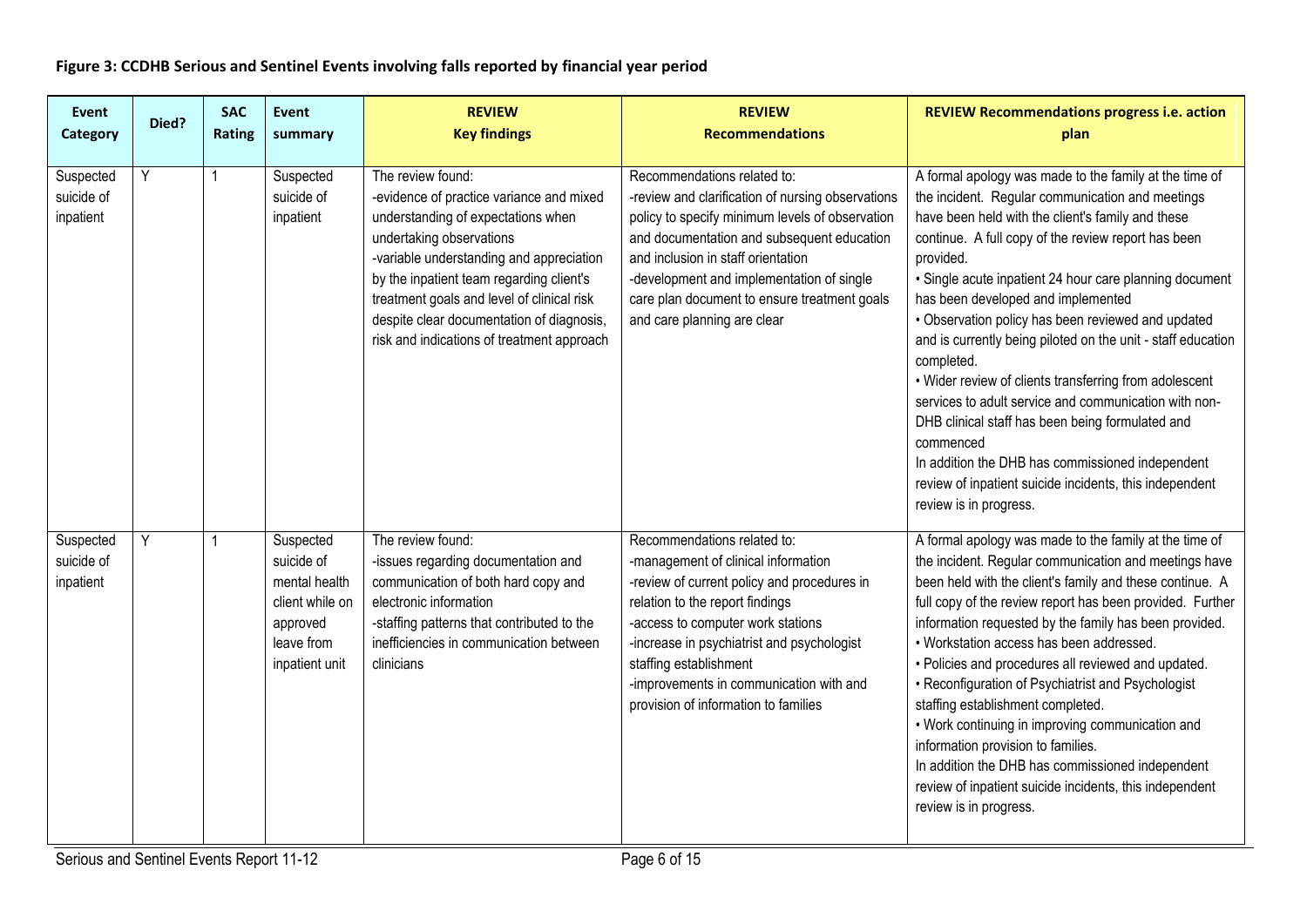| <b>Event</b><br>Category                               | Died?          | <b>SAC</b><br>Rating | Event<br>summary                                                                                                                      | <b>REVIEW</b><br><b>Key findings</b>                                                                                                                                                                                                                                                                                                                                                                                                                                                                                                                  | <b>REVIEW</b><br><b>Recommendations</b>                                                                                                                                                                                                                                                                                                                                                                                                                                                                                                                                                                 | <b>REVIEW Recommendations progress i.e. action</b><br>plan                                                                                                                                                                                                                                                                                                                                                                                                                                                   |
|--------------------------------------------------------|----------------|----------------------|---------------------------------------------------------------------------------------------------------------------------------------|-------------------------------------------------------------------------------------------------------------------------------------------------------------------------------------------------------------------------------------------------------------------------------------------------------------------------------------------------------------------------------------------------------------------------------------------------------------------------------------------------------------------------------------------------------|---------------------------------------------------------------------------------------------------------------------------------------------------------------------------------------------------------------------------------------------------------------------------------------------------------------------------------------------------------------------------------------------------------------------------------------------------------------------------------------------------------------------------------------------------------------------------------------------------------|--------------------------------------------------------------------------------------------------------------------------------------------------------------------------------------------------------------------------------------------------------------------------------------------------------------------------------------------------------------------------------------------------------------------------------------------------------------------------------------------------------------|
| Suspected<br>suicide of<br>inpatient                   | Y              |                      | Suspected<br>suicide of<br>inpatient                                                                                                  | Combined review in progress with<br>referring DHB                                                                                                                                                                                                                                                                                                                                                                                                                                                                                                     |                                                                                                                                                                                                                                                                                                                                                                                                                                                                                                                                                                                                         | Note: A formal apology was made to the family at the<br>time of the incident. Initial communication and meetings<br>have been held with the client's family. A full copy of the<br>review report with offer to meet as desired will be<br>provided when the review is complete.<br>In addition the DHB has commissioned independent<br>review of inpatient suicide incidents, this independent<br>review is in progress and will also consider this incident<br>review when the incident review is complete. |
| Clinical<br>management<br>-monitoring/<br>observations | $\overline{Y}$ | $\overline{2}$       | Concern re<br>care, treatment<br>and location of<br>stroke patient.<br>Patient<br>subsequently<br>deceased.                           | Review in progress                                                                                                                                                                                                                                                                                                                                                                                                                                                                                                                                    |                                                                                                                                                                                                                                                                                                                                                                                                                                                                                                                                                                                                         | Note: Family advised of review, report and offer of<br>meeting as desired will be provided when review is<br>complete.                                                                                                                                                                                                                                                                                                                                                                                       |
| Fall                                                   | $\overline{N}$ | $\overline{2}$       | <b>Fall resulting</b><br>in fractured<br>hip                                                                                          | Review in progress                                                                                                                                                                                                                                                                                                                                                                                                                                                                                                                                    |                                                                                                                                                                                                                                                                                                                                                                                                                                                                                                                                                                                                         | Note: Family advised of incident. Review report and<br>offer of meeting as desired will be provided when review<br>is complete.                                                                                                                                                                                                                                                                                                                                                                              |
| Other                                                  | N              | $\overline{2}$       | Patient with<br>known allergy<br>- anaphylactic<br>allergic<br>reaction to<br>chlorhexidine<br>impregnated<br>equipment<br>(catheter) | The review team extended a formal<br>apology on behalf of the DHB to the<br>patient and family. Review found:<br>-the patient's allergy was known and staff<br>took careful measures to reduce the risk<br>of exposure to chlorhexidine<br>-the multiple lumen line selected and used<br>did not have a warning on the outer<br>packaging although another line<br>considered did have such a warning and<br>was not used<br>-none of the staff involved were aware that<br>registered trademarks on the outer<br>packaging that did not use the word | Recommendations related to:<br>-providing an alert to all staff regarding the<br>trademark significance<br>-development of a policy for management of<br>chlorhexidine allergy and list of all products<br>used at the DHB that contain chlorhexidine<br>-review of communication methodologies in the<br>department of anaesthesia<br>Immediate risk mitigations taken included:<br>-withdrawal of the product from the DHB,<br>meeting with manufacturer and subsequent<br>labelling of all products to ensure it is clear on<br>the outer packaging<br>-stocking non chlorhexidine impregnated lines | The patient and family have been provided with a formal<br>apology, a copy of the report and a meeting to discuss<br>was held. Alert circulated to staff. Case will be<br>presented at scheduled Grand Round. Policy<br>development awaiting project leader allocation.<br>Department of Anaesthesia review of communication<br>methodologies completed.                                                                                                                                                     |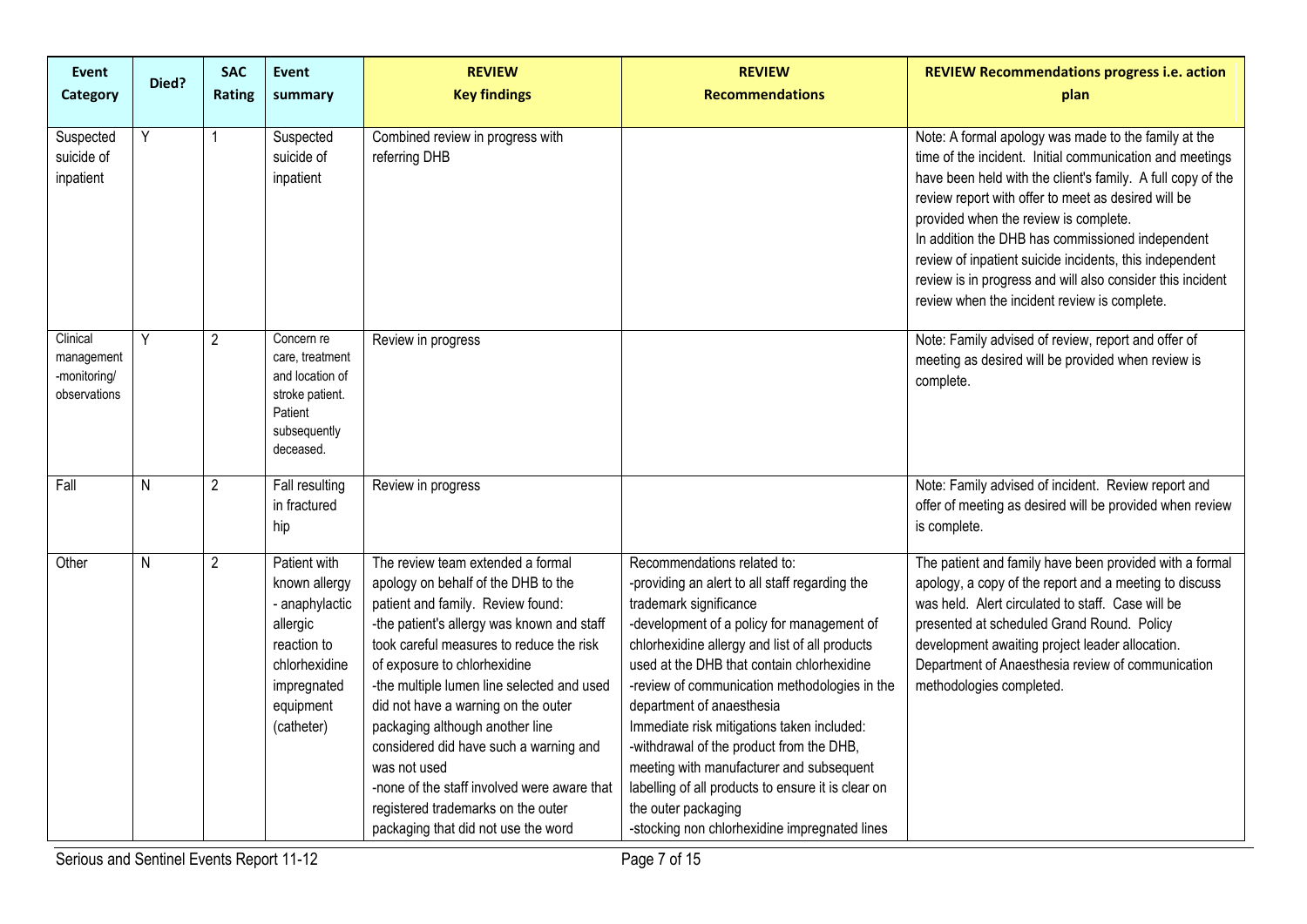| <b>Event</b><br>Category             | Died? | <b>SAC</b><br>Rating | <b>Event</b><br>summary                                                                                                    | <b>REVIEW</b><br><b>Key findings</b>                                                                                                                                                                                                                                                                                 | <b>REVIEW</b><br><b>Recommendations</b>                                                                                                                                                                                                                                                                                                                                                                                                                                                                                                                                                                                     | <b>REVIEW Recommendations progress i.e. action</b><br>plan                                                                                                                                                                                                                                                                                                                                                                                                                                                                                                                                                                                                                                                                                                                                                                                                                                                                                                                                                                                                                       |
|--------------------------------------|-------|----------------------|----------------------------------------------------------------------------------------------------------------------------|----------------------------------------------------------------------------------------------------------------------------------------------------------------------------------------------------------------------------------------------------------------------------------------------------------------------|-----------------------------------------------------------------------------------------------------------------------------------------------------------------------------------------------------------------------------------------------------------------------------------------------------------------------------------------------------------------------------------------------------------------------------------------------------------------------------------------------------------------------------------------------------------------------------------------------------------------------------|----------------------------------------------------------------------------------------------------------------------------------------------------------------------------------------------------------------------------------------------------------------------------------------------------------------------------------------------------------------------------------------------------------------------------------------------------------------------------------------------------------------------------------------------------------------------------------------------------------------------------------------------------------------------------------------------------------------------------------------------------------------------------------------------------------------------------------------------------------------------------------------------------------------------------------------------------------------------------------------------------------------------------------------------------------------------------------|
|                                      |       |                      |                                                                                                                            | chlorhexidine were intended to convey<br>that the line did contain chlorhexidine                                                                                                                                                                                                                                     | and storing those impregnated with<br>chlorhexidine in one area only<br>-the DHB notified the manufacturer, Medsafe,<br>HQSC and all NZ DHBs                                                                                                                                                                                                                                                                                                                                                                                                                                                                                |                                                                                                                                                                                                                                                                                                                                                                                                                                                                                                                                                                                                                                                                                                                                                                                                                                                                                                                                                                                                                                                                                  |
| Clinical<br>management<br>-diagnosis | N     | $\overline{2}$       | Delay in<br>diagnosis and<br>treatment of<br>lung cancer<br>due to failure<br>to follow up<br>results of<br>investigations | The review identified that there was no<br>system to alert Emergency Department<br>clinicians or the reporting Radiologist to<br>additional imaging completed as per<br>Radiology protocol. As a result a chest x-<br>ray was not reported or reviewed leading<br>to a 5 month delay in diagnosis of lung<br>cancer. | The review noted that Radiology had already<br>implemented process changes to mitigate this<br>risk as a result of the incident and ahead of the<br>completion of the review. The referring<br>clinician is now informed of all additional<br>imaging, and the new process ensures this is<br>transparent to all clinicians. Induction of<br>Radiologists now incorporates workflow image<br>review processes.                                                                                                                                                                                                              | The patient and family have been provided with a formal<br>apology, a copy of the report and the offer of a meeting<br>as desired.<br>Process documentation is being finalised and then all<br>actions will be complete.                                                                                                                                                                                                                                                                                                                                                                                                                                                                                                                                                                                                                                                                                                                                                                                                                                                         |
| Clinical<br>management<br>-diagnosis | N     | $\overline{2}$       | Delay in<br>diagnosis and<br>treatment of<br>breast cancer<br>due to delay<br>in follow up<br>results of<br>investigations | The review found that the delay in follow<br>up of the result was due to the Breast<br>Clinic not having a formal process in place<br>to correlate investigations requested with<br>reports received (to ensure all reports of<br>requested investigations were received).                                           | The review noted that the patient had been<br>sent a formal apology. Recommendations<br>related to:<br>-Consideration by Strategic Clinical<br>Governance of the need for set processes to<br>correlate reports received with investigations<br>ordered across all outpatient services, to<br>reduce potential risk<br>-Breast Clinic; changes to clinic processes<br>including weekly review of the clinic Biopsy<br>Book, regular meetings between Surgeons and<br>Cytopathology Service, changes to laboratory<br>report addresses<br>-Laboratory review of the minimum<br>requirements for information on Request Forms | The patient has been provided with a formal apology, a<br>copy of the report and the offer of a meeting as desired.<br>Planned implementation of the DHB electronic results<br>sign off project is March 2013. A formal risk is recorded<br>on the DHB risk register regarding lack of an overall<br>system and consistent processes to ensure results of all<br>requested investigations are reviewed and signed off.<br>As part of the risk mitigation plan Directors were asked<br>to review and report on current systems and processes<br>in place in each service for results review and sign off<br>and to identify and address any risks noted. This has<br>resulted in some further process changes being<br>implemented and/or commencing. The Breast Clinic<br>process including the laboratory report address have<br>been changed. Weekly review of the clinic biopsy book<br>has been instigated. The Laboratory have completed the<br>review of minimum requirements for information on<br>Request Forms and implementation of this is underway<br>by the clinic. |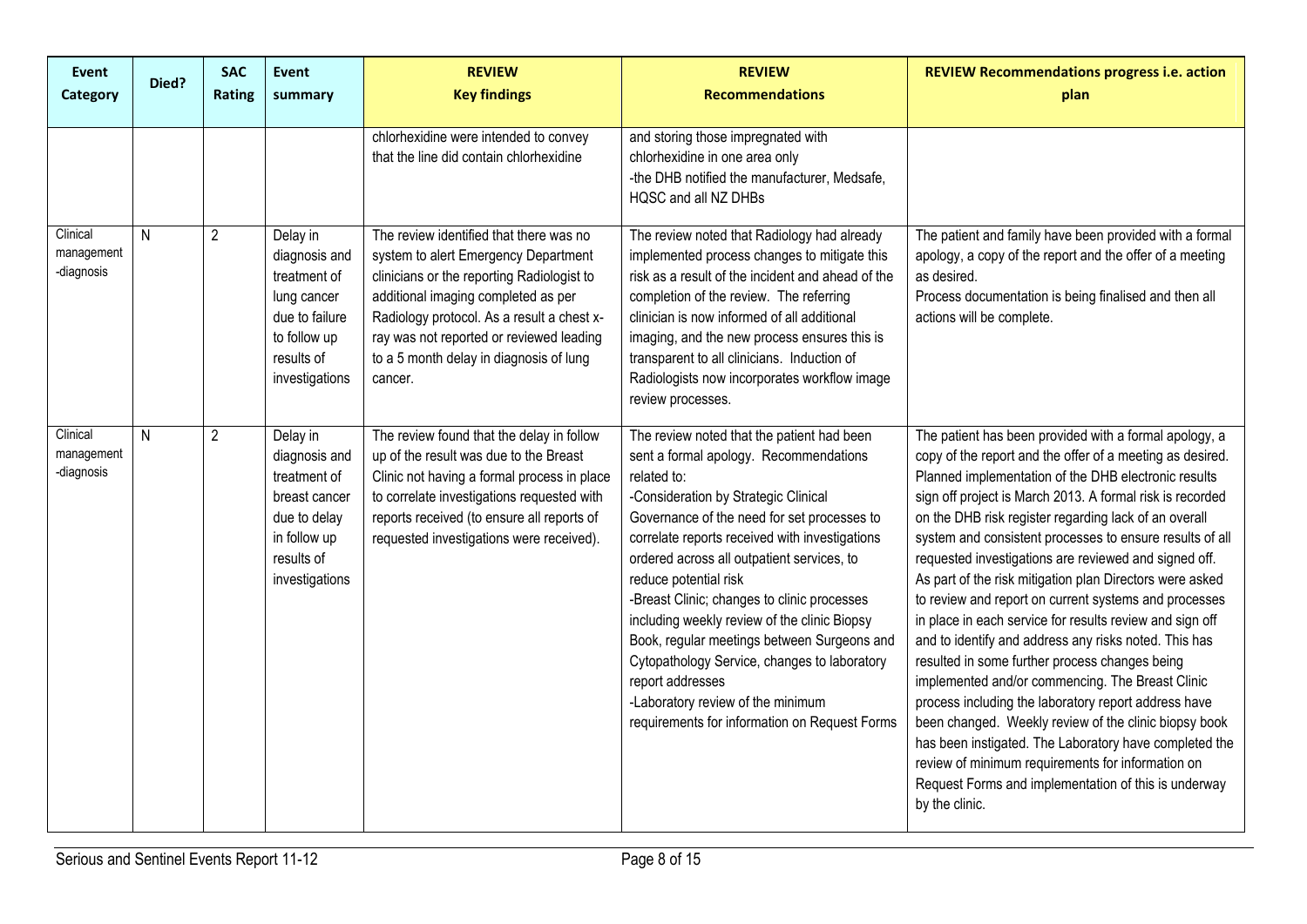| Event                                | Died? | <b>SAC</b>     | Event                                                                           | <b>REVIEW</b>                                                                                                                                                                                                                                                                                                                                                    | <b>REVIEW</b>                                                                                                                                                                                                                                                                                                                                                                                                                                                                                                                                                                                                                                                                                        | <b>REVIEW Recommendations progress i.e. action</b>                                                                                                                                               |
|--------------------------------------|-------|----------------|---------------------------------------------------------------------------------|------------------------------------------------------------------------------------------------------------------------------------------------------------------------------------------------------------------------------------------------------------------------------------------------------------------------------------------------------------------|------------------------------------------------------------------------------------------------------------------------------------------------------------------------------------------------------------------------------------------------------------------------------------------------------------------------------------------------------------------------------------------------------------------------------------------------------------------------------------------------------------------------------------------------------------------------------------------------------------------------------------------------------------------------------------------------------|--------------------------------------------------------------------------------------------------------------------------------------------------------------------------------------------------|
| <b>Category</b>                      |       | Rating         | summary                                                                         | <b>Key findings</b>                                                                                                                                                                                                                                                                                                                                              | <b>Recommendations</b>                                                                                                                                                                                                                                                                                                                                                                                                                                                                                                                                                                                                                                                                               | plan                                                                                                                                                                                             |
| Clinical<br>management<br>-diagnosis | N     | $\overline{c}$ | Delay in<br>diagnosis of<br>intracranial<br>haemorrhage<br>(bleed in<br>brain). | The review found that the presentation<br>was atypical and a diagnosis of migraine<br>was reasonable given the presenting<br>signs, symptoms and history. The review<br>team considered that appropriate care<br>was given, to the patient who responded<br>to treatment for migraine. Review noted<br>written discharge instructions were not<br>comprehensive. | The review noted that the Emergency<br>Department had commenced developing<br>guidelines for headache subsequent to<br>identifying that this incident had occurred.<br>Recommendations related to:<br>-formal apology and provision of the report to<br>the patient with offer of a meeting to discuss if<br>desired<br>-completion and implementation of Emergency<br>Department headache guideline with<br>associated education<br>-Emergency Department process improvement<br>project in relation to written discharge<br>instructions<br>-Emergency Department consideration of<br>feasibility of developing a list of "trigger<br>presentations" that require Senior Medical<br>Officer review | The patient has been provided with a formal apology, a<br>copy of the report and a meeting is scheduled.<br>Emergency Department headache guideline is in<br>progress. Other actions commencing. |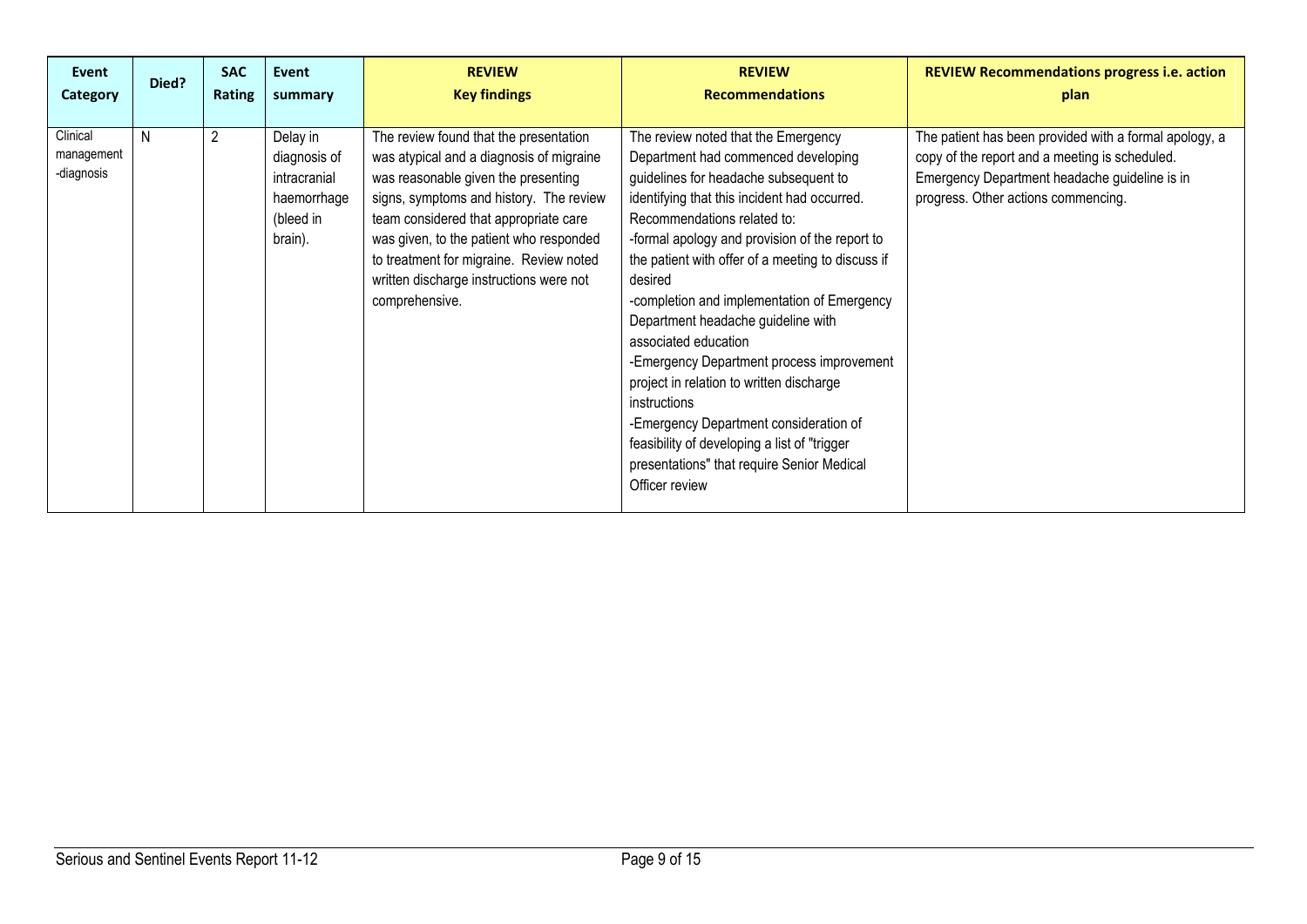| Event                                | Died? | <b>SAC</b>     | Event                                                                                                                  | <b>REVIEW</b>                                                                                                                                                                                                                                                                                        | <b>REVIEW</b>                                                                                                                                                                                                                                                                                                                                                                                                                                                                                                                                                                                                                                                                                                                                                                                                                                                                                                                                                                                                                                                                  | <b>REVIEW Recommendations progress i.e. action</b>                                                                                                                                                                                                                                                                                                                                                                                                                                                                                                                                                                                                                                                                                                                                                                                                                                                                                                                                                                                                                                                                                    |
|--------------------------------------|-------|----------------|------------------------------------------------------------------------------------------------------------------------|------------------------------------------------------------------------------------------------------------------------------------------------------------------------------------------------------------------------------------------------------------------------------------------------------|--------------------------------------------------------------------------------------------------------------------------------------------------------------------------------------------------------------------------------------------------------------------------------------------------------------------------------------------------------------------------------------------------------------------------------------------------------------------------------------------------------------------------------------------------------------------------------------------------------------------------------------------------------------------------------------------------------------------------------------------------------------------------------------------------------------------------------------------------------------------------------------------------------------------------------------------------------------------------------------------------------------------------------------------------------------------------------|---------------------------------------------------------------------------------------------------------------------------------------------------------------------------------------------------------------------------------------------------------------------------------------------------------------------------------------------------------------------------------------------------------------------------------------------------------------------------------------------------------------------------------------------------------------------------------------------------------------------------------------------------------------------------------------------------------------------------------------------------------------------------------------------------------------------------------------------------------------------------------------------------------------------------------------------------------------------------------------------------------------------------------------------------------------------------------------------------------------------------------------|
| Category                             |       | Rating         | summary                                                                                                                | <b>Key findings</b>                                                                                                                                                                                                                                                                                  | <b>Recommendations</b>                                                                                                                                                                                                                                                                                                                                                                                                                                                                                                                                                                                                                                                                                                                                                                                                                                                                                                                                                                                                                                                         | plan                                                                                                                                                                                                                                                                                                                                                                                                                                                                                                                                                                                                                                                                                                                                                                                                                                                                                                                                                                                                                                                                                                                                  |
| Clinical<br>management<br>-diagnosis | N     | $\overline{2}$ | Delay in<br>diagnosis and<br>treatment of<br>rectal cancer<br>due to<br>significant<br>delay in<br>referral<br>process | The review found that the root cause of<br>the delay in diagnosis was that at the time<br>of the incident Gastroenterology Services<br>did not have a system in place to<br>effectively monitor and manage wait lists<br>where patients were exceeding nationally<br>recommended waiting timeframes. | The review noted that in April 2012 it was<br>identified that Gastroenterology Services was<br>not able to deliver investigations within<br>guideline timeframes. As a result a number of<br>risk mitigations were implemented including;<br>monitoring and reporting the waiting list and<br>wait times, clinical assessment and review of all<br>patients waiting over 5 months, a plan to<br>reduce the wait list including additional<br>sessions and matching resources to workload.<br>The review team considered the above plan<br>provided sufficient risk mitigation to prevent a<br>similar incident. Recommendations related to:<br>-formal apology and provision of the report to<br>the patient with offer of a meeting to discuss if<br>desired<br>-clinical review of the waiting list and<br>communication as required with the patient<br>should the clinical review identify that the delay<br>has affected the outcome<br>-development of an agreed process to inform<br>patients of options including private options for<br>investigations and treatment. | The patient has been provided with a formal apology, a<br>copy of the report and offer of a meeting as desired. A<br>formal risk is recorded on the DHB risk register<br>regarding lack of an overall system and consistent<br>processes to ensure results of all requested<br>investigations are reviewed and signed off. As part of<br>the risk mitigation plan Directors were asked to review<br>and report on systems and processes in place for each<br>service for results review and sign off and to identify and<br>address any risks noted. This has resulted in some<br>further process changes being implemented and/or<br>commencing. Gastroenterology Services risk mitigation<br>plan and resource planning continue to ensure the<br>waiting time continues to reduce and is sustained.<br>Clinical review in progress. Development of an agreed<br>process for informing patients of their options (including<br>private options) is commencing. Gastroenterology and<br>Laboratory have commenced meetings to progress the<br>action to improve the communication of and processes<br>for results of investigations. |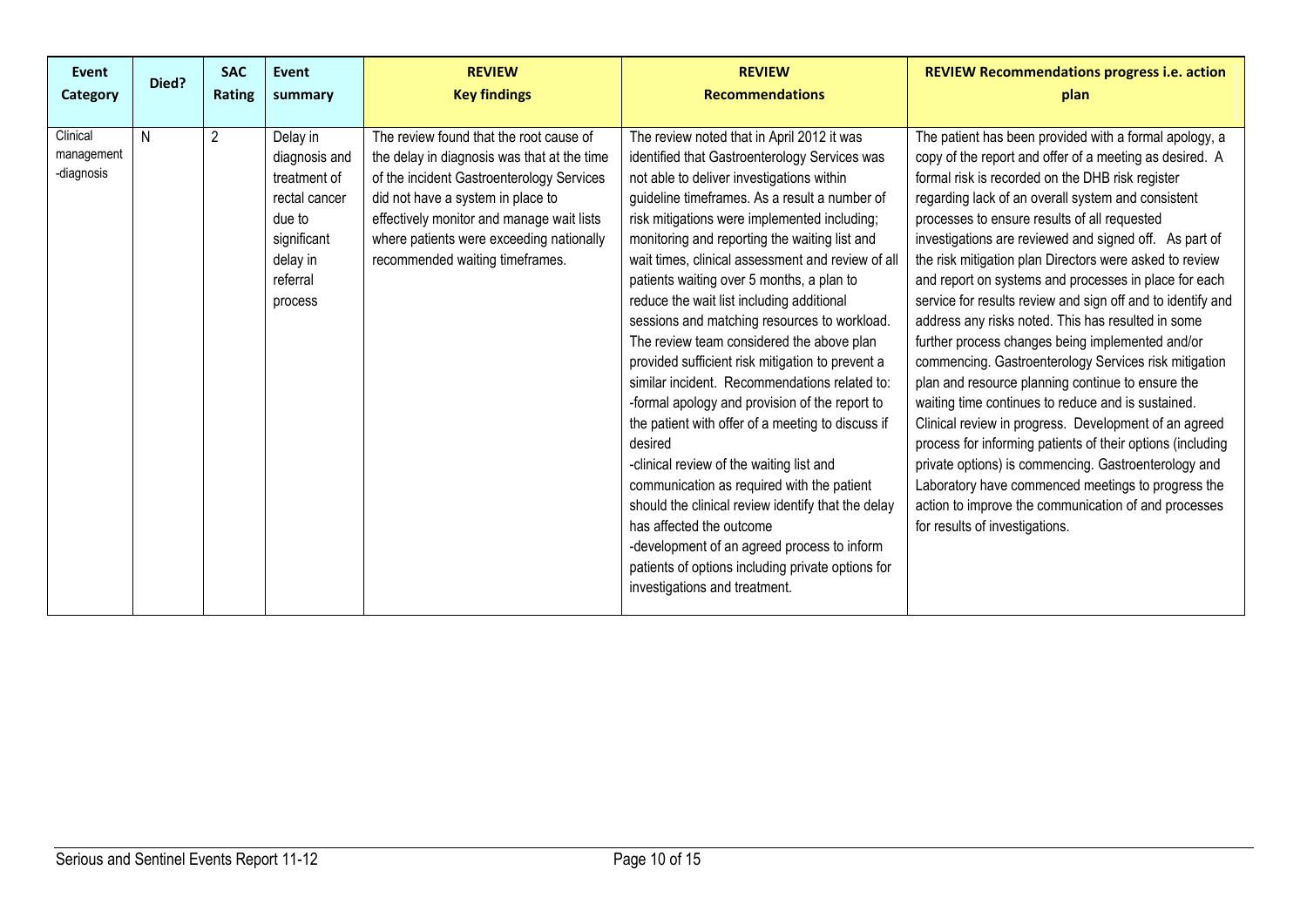| <b>Event</b><br>Category             | Died? | <b>SAC</b><br>Rating | <b>Event</b><br>summary                                                                                                               | <b>REVIEW</b><br><b>Key findings</b>                                                                                                                                                                                                                                                                                                                                                                                                                                                                                                                                                                                                                                                                                                                                                                                                                                                                                                                                                          | <b>REVIEW</b><br><b>Recommendations</b>                                                                                                                                                                                                                                                                                                                                                                                       | <b>REVIEW Recommendations progress i.e. action</b><br>plan                                                                                                                                                                                                                                                                                                                                                                                                                                                                                                                                                                                                                                                                                                                                                                                                                |
|--------------------------------------|-------|----------------------|---------------------------------------------------------------------------------------------------------------------------------------|-----------------------------------------------------------------------------------------------------------------------------------------------------------------------------------------------------------------------------------------------------------------------------------------------------------------------------------------------------------------------------------------------------------------------------------------------------------------------------------------------------------------------------------------------------------------------------------------------------------------------------------------------------------------------------------------------------------------------------------------------------------------------------------------------------------------------------------------------------------------------------------------------------------------------------------------------------------------------------------------------|-------------------------------------------------------------------------------------------------------------------------------------------------------------------------------------------------------------------------------------------------------------------------------------------------------------------------------------------------------------------------------------------------------------------------------|---------------------------------------------------------------------------------------------------------------------------------------------------------------------------------------------------------------------------------------------------------------------------------------------------------------------------------------------------------------------------------------------------------------------------------------------------------------------------------------------------------------------------------------------------------------------------------------------------------------------------------------------------------------------------------------------------------------------------------------------------------------------------------------------------------------------------------------------------------------------------|
| Clinical<br>management<br>-diagnosis | N     | $\overline{2}$       | Delay in<br>diagnosis and<br>treatment of<br>lung cancer<br>due to failure<br>of planned<br>follow up<br>results of<br>investigations | The review found that follow up ordered<br>for a patient referred to Respiratory<br>Services did not occur due to a failure in<br>the process for booking follow up<br>appointments and a lack of audit to ensure<br>all requested follow up appointments are<br>booked. As a result there was a four year<br>delay in the initiation of treatment for the<br>patient's lung cancer. The review noted<br>that since the Respiratory Services moved<br>together with other services within the<br>Clinical Measurement Unit (CMU) the<br>booking system had changed including<br>audit which mitigated future risk. However<br>during the course of the review it was<br>identified that the new CMU booking and<br>follow up process had been subsequently<br>altered which created the potential for a<br>similar incident to occur. The formal<br>CMU process was immediately re-<br>instigated when this was identified during<br>the review therefore managing the risk<br>going forward. | Recommendations related to:<br>-formal apology and provision of the report to<br>the patient with offer of a meeting to discuss if<br>desired<br>-noting the risk of a similar incident was<br>considered sufficiently mitigated by actions<br>implemented during the review, and that further<br>improvement of booking and audit processes<br>was in progress.                                                              | The patient has been provided with a formal apology, a<br>copy of the report and offer of a meeting as desired. A<br>formal risk is recorded on the DHB risk register<br>regarding lack of an overall system and consistent<br>processes to ensure results of all requested<br>investigations are reviewed and signed off. As part of the<br>risk mitigation plan Directors were asked to review and<br>report on systems and processes in place for each<br>service for results review and sign off and to identify and<br>address any risks noted. This has resulted in some<br>further process changes being implemented and/or<br>commencing. The new audit process is in place for all<br>services now based in the Clinical Measurement Unit<br>(CMU) including Respiratory Services, with ongoing<br>work to further improve the CMU booking and audit<br>process. |
| Clinical<br>management<br>-diagnosis | Υ     | $\overline{2}$       | Delay in<br>diagnosis and<br>treatment of<br>lung cancer<br>due to failure<br>to follow up<br>results of<br>investigations            | The review found that the patient's<br>surgical care and recovery 2 years<br>previously was unremarkable, and that an<br>incidental finding detected during the<br>admission was not picked up on or<br>actively managed at that time. As a result<br>the patient was not informed of the finding,<br>and no decisions regarding further<br>investigation, diagnosis and treatment<br>were initiated. The review noted that<br>subsequent to a previous incident, the                                                                                                                                                                                                                                                                                                                                                                                                                                                                                                                         | The review noted the risk mitigations that the<br>DHB had implemented as detailed in the review<br>findings section and noted that the risk<br>mitigations implemented were considered<br>sufficient mitigation to reduce the risk of a<br>similar incident occurring. The review team<br>recommended formal apology and provision of<br>the report to the patient's family with offer of a<br>meeting to discuss if desired. | The patient's family have been provided with a formal<br>apology, a copy of the report and a meeting to discuss<br>was held. A formal risk is recorded on the DHB risk<br>register regarding lack of an overall system and<br>consistent processes to ensure results of all requested<br>investigations are reviewed and signed off. As part of the<br>risk mitigation plan Directors were asked to review and<br>report on the systems and processes in place for each<br>service for results review and sign off and to identify and<br>address any risks noted. This has resulted in some<br>further process changes being implemented and/or                                                                                                                                                                                                                          |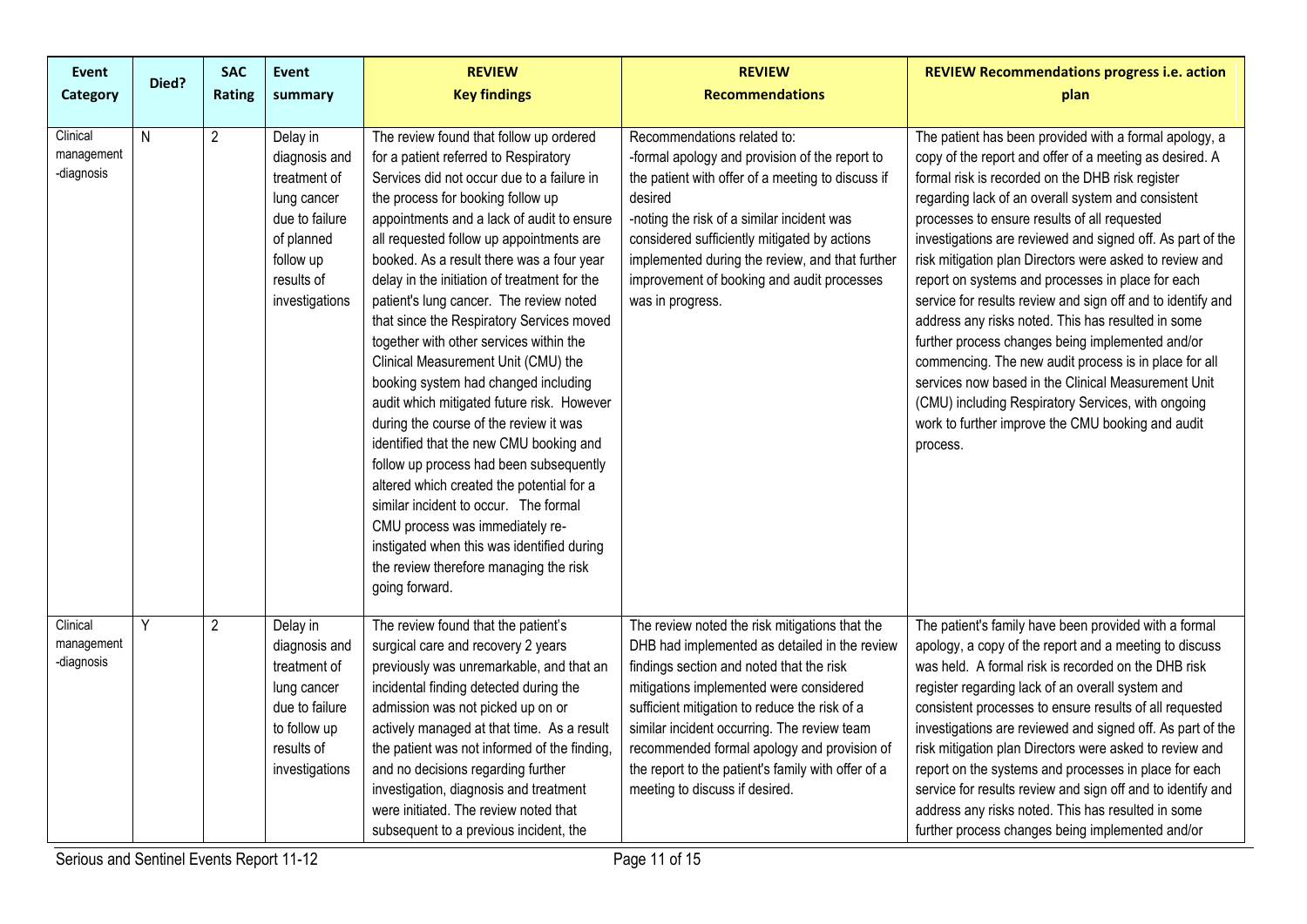| Event<br>Category                    | Died? | <b>SAC</b><br>Rating | <b>Event</b><br>summary                                                                                                 | <b>REVIEW</b><br><b>Key findings</b>                                                                                                                                                                                                                                                                                                                                                                                                                                                                                                                                                                                                                                                                                                                                                                                                                                                                                                                                                                              | <b>REVIEW</b><br><b>Recommendations</b> | <b>REVIEW Recommendations progress i.e. action</b><br>plan                                                                                                                                                                   |
|--------------------------------------|-------|----------------------|-------------------------------------------------------------------------------------------------------------------------|-------------------------------------------------------------------------------------------------------------------------------------------------------------------------------------------------------------------------------------------------------------------------------------------------------------------------------------------------------------------------------------------------------------------------------------------------------------------------------------------------------------------------------------------------------------------------------------------------------------------------------------------------------------------------------------------------------------------------------------------------------------------------------------------------------------------------------------------------------------------------------------------------------------------------------------------------------------------------------------------------------------------|-----------------------------------------|------------------------------------------------------------------------------------------------------------------------------------------------------------------------------------------------------------------------------|
|                                      |       |                      |                                                                                                                         | DHB had implemented a number of<br>mitigations to reduce the risk of this type<br>of incident occurring. These included; a<br>guideline for communication of Radiology<br>results and an electronic Radiology<br>system which improved report times and<br>visibility of images to the ordering<br>clinician. When this incident was<br>identified, and before the review was<br>completed, the DHB implemented further<br>risk mitigations including: routine copying<br>of Radiology reports to general<br>practitioners (GPs) and the Respiratory<br>Service, staff then cross check that the<br>patient is being followed up. The<br>Intensive Care Unit (ICU) changed<br>processes so that incidental findings are<br>now included routinely in both the hospital<br>discharge summary and the ICU internal<br>transfer summary. ICU also now requires<br>both verbal and written handovers to the<br>clinical team responsible for the patient to<br>be completed prior to patient transfer to<br>the ward. |                                         | commencing.                                                                                                                                                                                                                  |
| Clinical<br>management<br>-diagnosis | Y     | $\overline{2}$       | Pulmonary<br>embolus<br>(blood clot in<br>lung) not<br>diagnosed on<br>CT scan.<br>Patient<br>subsequently<br>deceased. | Review in progress                                                                                                                                                                                                                                                                                                                                                                                                                                                                                                                                                                                                                                                                                                                                                                                                                                                                                                                                                                                                |                                         | Note: Meeting with family held at commencement of<br>review to advise of incident, apologise and inform of<br>review. A full copy of the report and offer of meeting as<br>desired will be provided when review is complete. |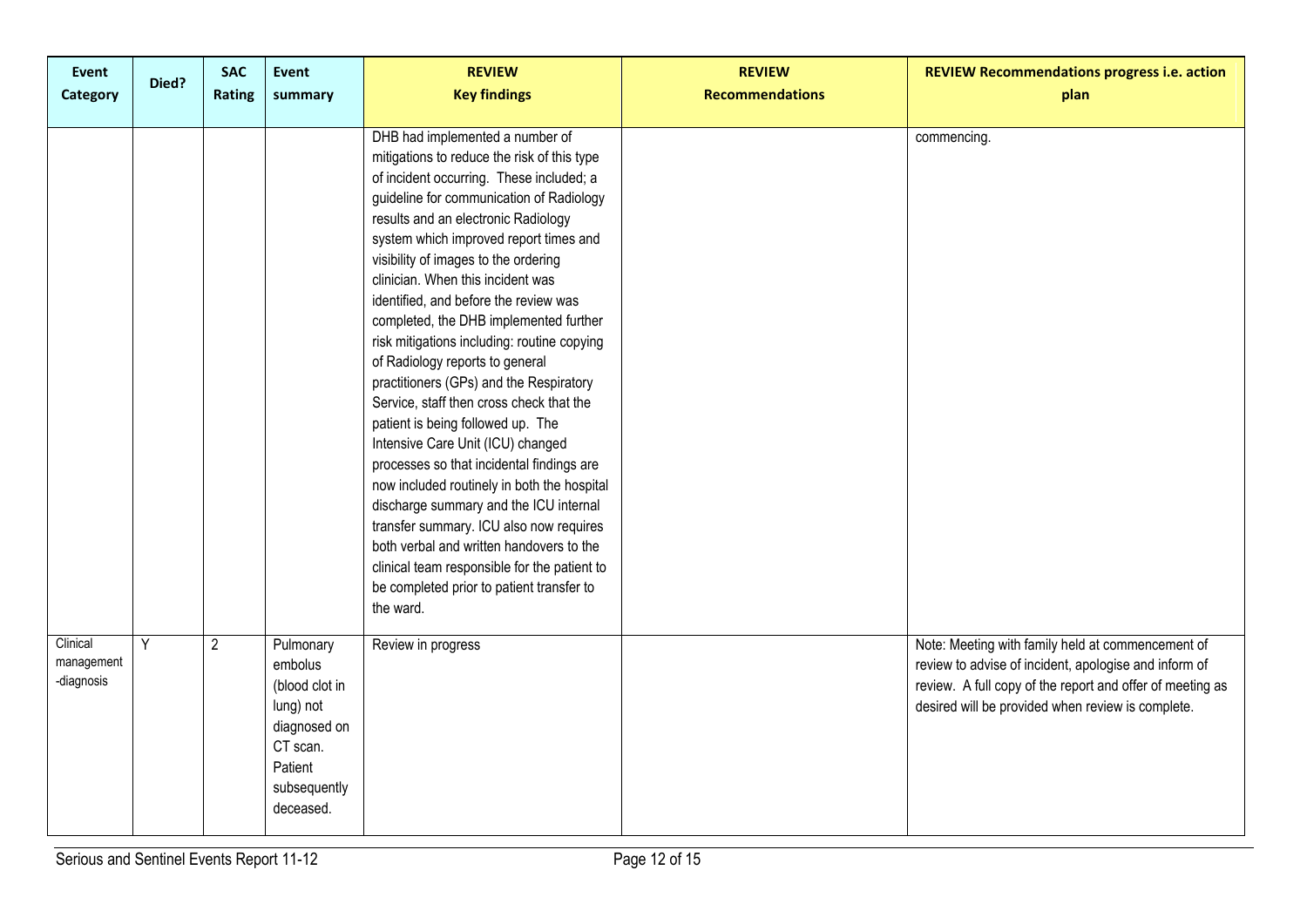| Event                                | Died? | <b>SAC</b>     | Event                                                                                                                   | <b>REVIEW</b>                                                                                                                                                                                                                                                                                                                                                                                                                                                                                                                                        | <b>REVIEW</b>                                                                                                                                                                                                                                                                                                     | <b>REVIEW Recommendations progress i.e. action</b>                                                                                                                                                                                                                                                                                                                                                                                                                                                                                                                                                                                                                                                                                                                                                                                                                                                                                                                                                                                                                                                                                                                                                                                                                                   |
|--------------------------------------|-------|----------------|-------------------------------------------------------------------------------------------------------------------------|------------------------------------------------------------------------------------------------------------------------------------------------------------------------------------------------------------------------------------------------------------------------------------------------------------------------------------------------------------------------------------------------------------------------------------------------------------------------------------------------------------------------------------------------------|-------------------------------------------------------------------------------------------------------------------------------------------------------------------------------------------------------------------------------------------------------------------------------------------------------------------|--------------------------------------------------------------------------------------------------------------------------------------------------------------------------------------------------------------------------------------------------------------------------------------------------------------------------------------------------------------------------------------------------------------------------------------------------------------------------------------------------------------------------------------------------------------------------------------------------------------------------------------------------------------------------------------------------------------------------------------------------------------------------------------------------------------------------------------------------------------------------------------------------------------------------------------------------------------------------------------------------------------------------------------------------------------------------------------------------------------------------------------------------------------------------------------------------------------------------------------------------------------------------------------|
| Category                             |       | Rating         | summary                                                                                                                 | <b>Key findings</b>                                                                                                                                                                                                                                                                                                                                                                                                                                                                                                                                  | <b>Recommendations</b>                                                                                                                                                                                                                                                                                            | plan                                                                                                                                                                                                                                                                                                                                                                                                                                                                                                                                                                                                                                                                                                                                                                                                                                                                                                                                                                                                                                                                                                                                                                                                                                                                                 |
| Clinical<br>management<br>-treatment | N     | $\overline{2}$ | Delay in<br>diagnosis and<br>treatment of<br>bowel cancer<br>due to<br>delayed follow<br>up of results<br>of procedure. | The review found that there was a two<br>month delay in follow up of a patient's<br>colonoscopy findings due to the lack of a<br>process to ensure that reports were<br>actioned during periods of<br>gastroenterologist leave. The review<br>found that there is no formalised process<br>to monitor histology reports on a day to<br>day basis. The review acknowledged that<br>the DHB Electronic Results Sign Off<br>project is due for implementation March<br>2013 and will mitigate much risk of such<br>an incident occurring in the future. | Recommendations related to:<br>-formal apology and provision of the report to<br>the patient and family with offer of a meeting to<br>discuss if desired<br>-Gastroenterology Services implement a<br>system to monitor histology results day to day<br>and to ensure reports are actioned during staff<br>leave. | The patient and family will be provided with a formal<br>apology, a copy of the report and an offer to meet as<br>desired. A formal risk is recorded on the DHB risk<br>register regarding lack of an overall system and<br>consistent processes to ensure results of all requested<br>investigations are reviewed and signed off. As part of the<br>risk mitigation plan the Directors were asked to review<br>and report on current systems and processes within<br>each service for results review and sign off and to<br>identify and address any risks noted, this has resulted in<br>some further process changes being implemented<br>and/or commencing. Gastroenterology Services have<br>commenced developing systems for monitoring day to<br>day histology results and ensuring reports are actioned<br>during staff leave. Gastroenterology Services will now<br>request "Copy to Gastroenterology Services" on all<br>Inpatient Request Forms (this is already addressed for<br>outpatients) to ensure all results requested by individual<br>gastroenterologists are received by the service.<br>Gastroenterology and Laboratory have commenced<br>meetings to improve the communication of and<br>processes for reporting and reviewing results of<br>investigations. |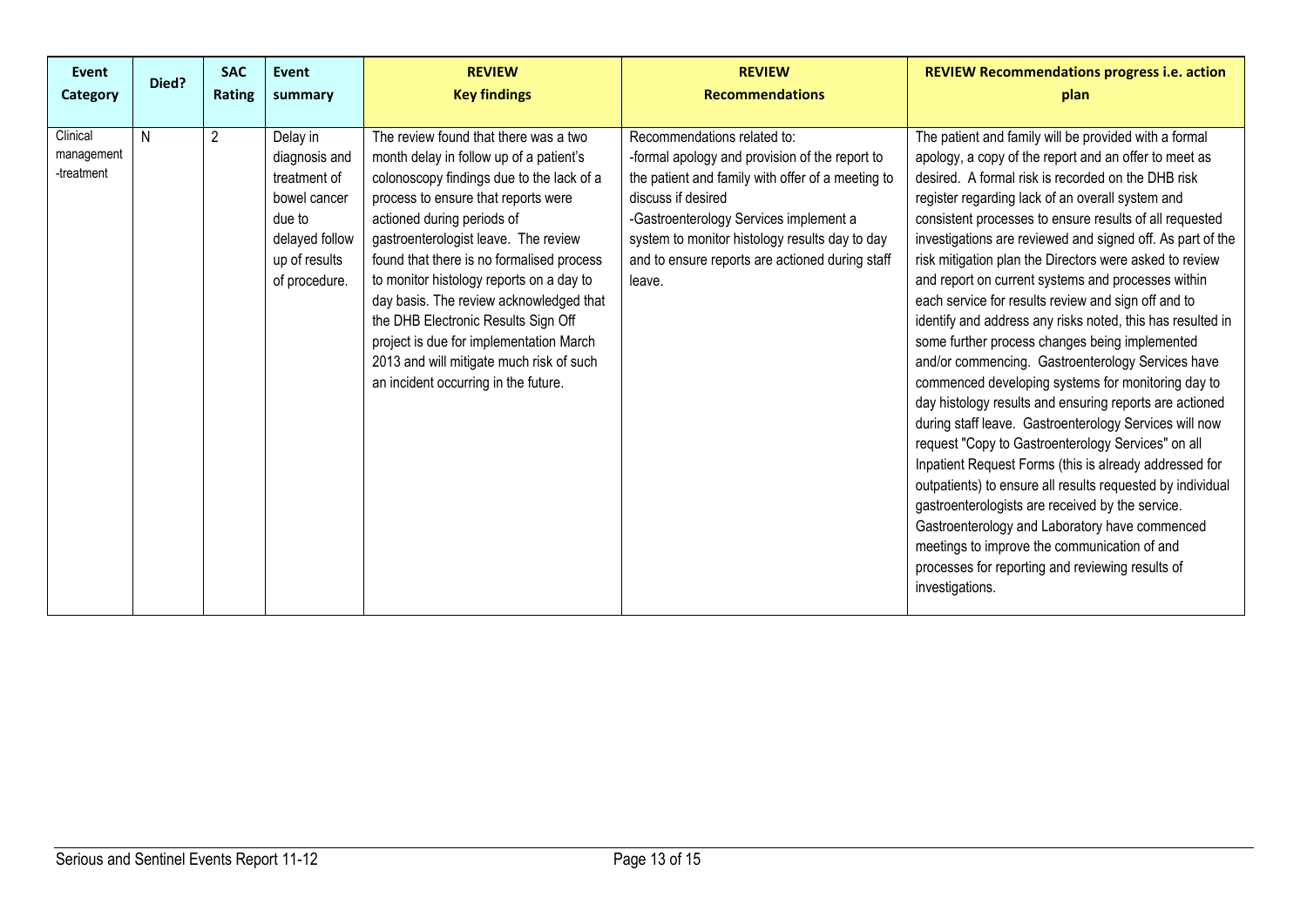| Event<br>Category                    | Died?          | <b>SAC</b><br>Rating  | Event<br>summary                                                                              | <b>REVIEW</b><br><b>Key findings</b>                                                                                                                                                                                                                                                                                                                                                                                                                                                                                                                         | <b>REVIEW</b><br><b>Recommendations</b>                                                                                                       | <b>REVIEW Recommendations progress i.e. action</b><br>plan                                                                                                                                                                                                                                                                                                                                                                                                                                                                                                |
|--------------------------------------|----------------|-----------------------|-----------------------------------------------------------------------------------------------|--------------------------------------------------------------------------------------------------------------------------------------------------------------------------------------------------------------------------------------------------------------------------------------------------------------------------------------------------------------------------------------------------------------------------------------------------------------------------------------------------------------------------------------------------------------|-----------------------------------------------------------------------------------------------------------------------------------------------|-----------------------------------------------------------------------------------------------------------------------------------------------------------------------------------------------------------------------------------------------------------------------------------------------------------------------------------------------------------------------------------------------------------------------------------------------------------------------------------------------------------------------------------------------------------|
| Clinical<br>management<br>-treatment | $\overline{Y}$ | $\overline{2}$        | Delay in<br>diagnosis and<br>treatment of<br>sepsis.<br>Patient<br>subsequently<br>deceased.  | The review found:<br>-the treatment plan and care in<br>Emergency Department and the ward was<br>appropriate<br>-communication and decision making<br>between specialties in relation to<br>investigations was appropriate<br>-the lack of any documentation of the<br>specialty plan or medical handover for the<br>patient was not desirable<br>Review noted that the following actions<br>had subsequently been implemented:<br>-Rapid medical rounds<br>-Structured medical handover on<br>weekends<br>-Medicines reconciliation<br>-Early warning score | Recommendations related to:<br>-Sepsis recognition education<br>-Sepsis pathway development<br>-Shared information with general practitioners | Communication with the patient's family has been<br>managed in accordance with the Health and Disability<br>Commissioner's complaints process. Ongoing sepsis<br>recognition education continues. A sepsis pathway for<br>the Medical Assessment and Planning Unit has been<br>developed and implemented. The Internal Medicine<br>service is leading the DHB wide generic sepsis pathway<br>project. "Manage my health" - a DHB project is in<br>progress this will enable visibility of primary/General<br>Practitioner records to hospital clinicians. |
| Clinical<br>management<br>-treatment | Y              | $\mathbf{2}^{\prime}$ | Unexpected<br>death of<br>patient<br>following<br>attendance at<br>clinic                     | Review in progress                                                                                                                                                                                                                                                                                                                                                                                                                                                                                                                                           |                                                                                                                                               | Note: Family advised of review, report and offer of<br>meeting as desired will be provided when review is<br>complete.                                                                                                                                                                                                                                                                                                                                                                                                                                    |
| Medication                           | N              | $\overline{2}$        | Concern re<br>discharge<br>medications.<br>Patient<br>required<br>readmission<br>for 11 days. | Review in progress                                                                                                                                                                                                                                                                                                                                                                                                                                                                                                                                           |                                                                                                                                               | Note: Patient advised of review, report and offer of<br>meeting as desired will be provided when review is<br>complete.                                                                                                                                                                                                                                                                                                                                                                                                                                   |